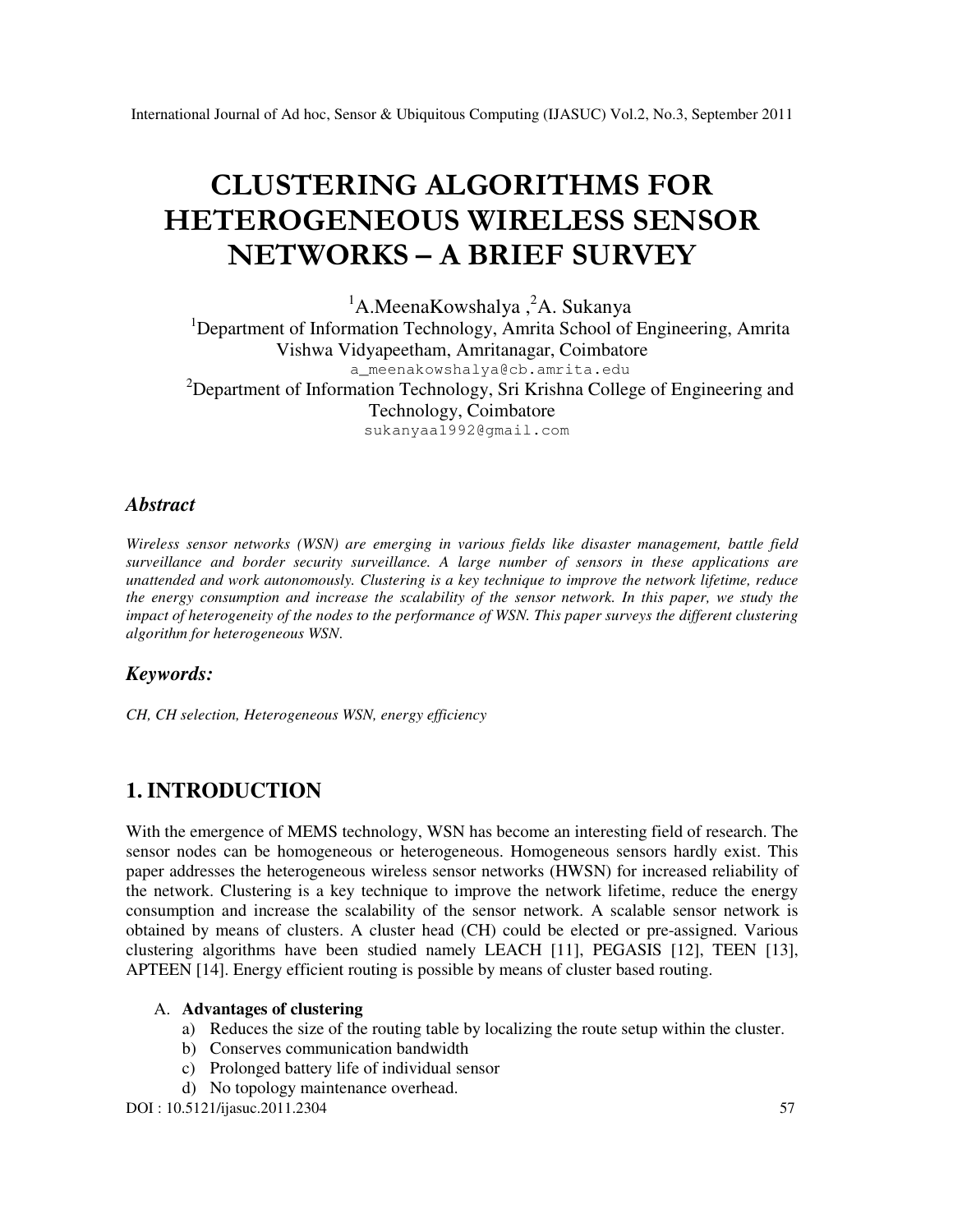e) Reduce rate of energy consumption

In HWSN, inexpensive nodes perform sensing and cluster heads perform data filtering, transport and fusion. Real time deployments of sensors employ HWSN.

## **II. HETEROGENEOUS MODEL FOR WSN**

## A. Types of resource heterogeneity

- a) Computational heterogeneity. A heterogeneous node has more complex processor and memory so that they can perform sophisticated tasks compared to a normal node.
- b) Link heterogeneity. A heterogenous node possesses high bandwidth and long distant transceiver than a normal node proving reliable transmission.
- c) Energy heterogeneity. A heterogeneous node is line powered (its battery is replaceable). Out of the above the energy heterogeneity is the most important, since computation and link heterogeneity consumes more energy.

#### *B. Impact of heterogeneity on WSN*

Placing heterogeneous nodes in the sensor network, decreases response time and improve battery life time. As discussed in section 2.1, Computation and link heterogeneity decreases the waiting time thereby, decreasing the response time. The average energy consumption will be less in heterogeneous sensor networks for forwarding a packet from the normal nodes to sink, hence life time is increased. As a rule of thumb, if heterogeneity is properly used in a network, response time is tripled and the lifetime of the network can be increased by 5-fold. [21].

## *C. Performance measures*

The performance measures that are used to evaluate clustering protocols are;

- a) Network lifetime. It is defined as the start of operation of the sensor network to the death of the first alive node.
- b) Number of cluster heads per round. This measures the number of elected cluster heads or preassigned cluster heads with their energy levels.
- c) Number of nodes per round. Total number of nodes that hasn't expended all of its energy.
- d) Throughput. Rate of data sent over the network. (Data sent from cluster head to sink + the rate of data sent by nodes to their heads).

## **III. Classification of clustering attributes**

The following subsection summarizes set of attributes that are used to differentiate and categorize clustering algorithms for HWSN.

## *A. Cluster properties*

For a generated cluster, the clustering scheme can be related to the internal structure of the cluster. The following are the relevant attributes.

a) Cluster count. Numbers of cluster heads are preset in some of the published approaches. [23, 24, 27]. CH selection algorithms generate variable number of clusters in general.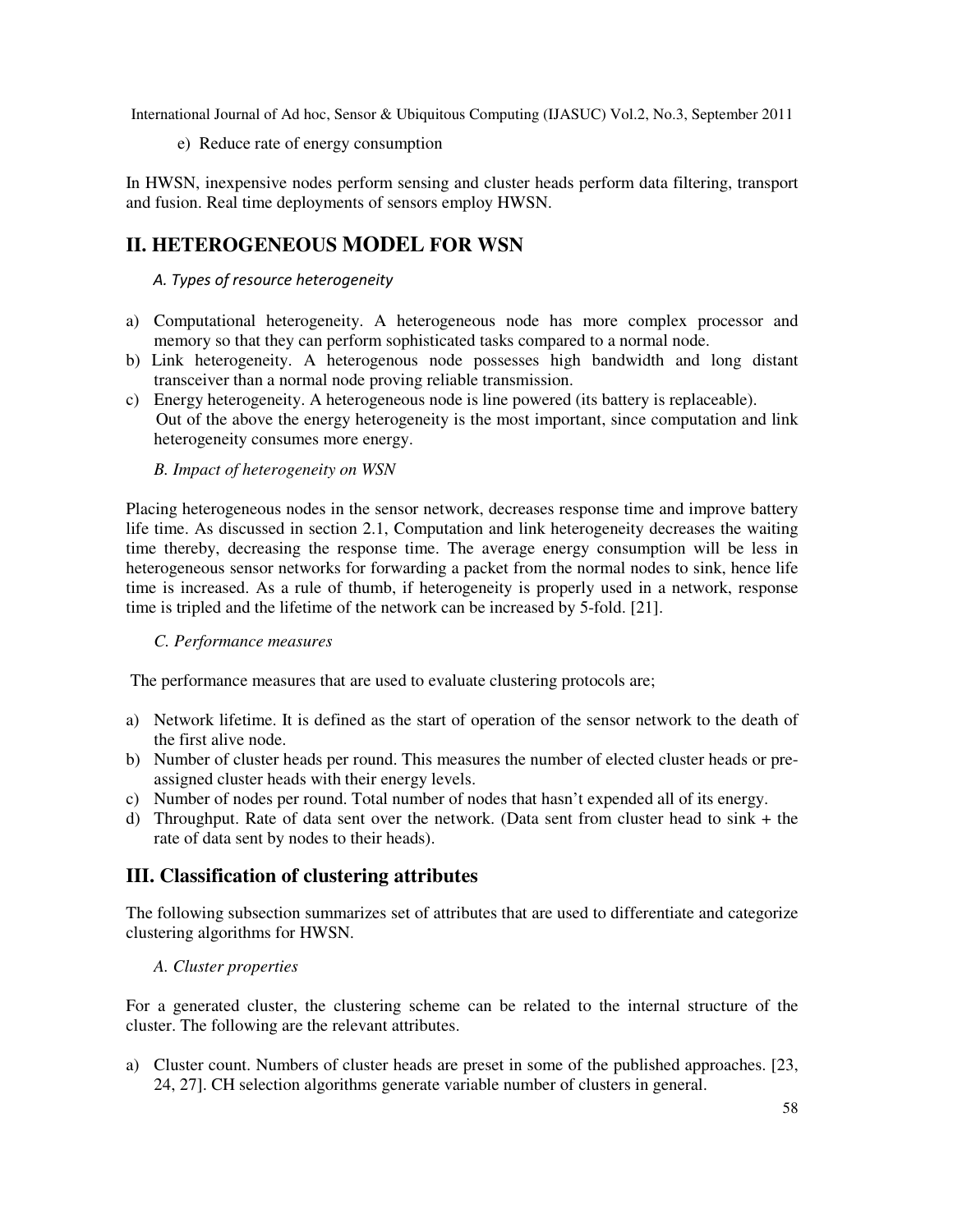- b) Intra-cluster topology. Certain sensors communicate directly to their designated CH, but sometimes multihop sensor to CH connectivity is required.
- c) Connectivity of CH to base station. Connection can be direct or indirect ( single link or multi hop link)

*B. Cluster head capabilities* 

- a) Mobility. CH can be stationary or mobile. But movements are limited within the region for better network performance.
- b) Node types. Deployed sensor nodes equipped with more computation and communication resources are selected as CHs.
- c) Role. CHs relay the traffic, fuse or aggregate the sense data.

*C. Selection criteria for CH* 

- a) Initial energy. When any algorithm starts it considers the initial energy of the CH and the initial energy must be high.
- b) Residual energy. After few rounds of selection, the CH election should be based on remaining energy of the node.
- c) Energy consumption rate. This rate is defined as  $V_i(t) = [I_{\text{initial}} - E_i(t)] / r$ Where  $I<sub>initial</sub>$  is the initial energy,  $E<sub>i</sub>(t)$  is the residual energy and r is the current round of CH selection.
- d) Average energy of the network. It is the reference energy (ideal energy) of each node in current round to keep the network alive.

## **IV. Clustering algorithms for HWSN.**

This subsection presents the literature survey of distributed algorithms for heterogeneous WSN. These algorithms are classified based on stability and energy efficiency. Our survey of heterogeneous clustering algorithm is also based on some of the attributes described in [22].

*A. Stability oriented clustering protocols for HWSN*

The protocols discussed in this section increase the stability period of a WSN. Protocols surveyed include SEP [25], EDPCM [26], Base Station initiated clustering [27] and ZREECR [29]

#### *B. Stable Election Protocol for clustered HWSN*

In reference paper [25], authors describe the drawback of LEACH protocol in the presence of heterogeneity for WSN. They propose a heterogeneity aware protocol called SEP which requires no energy sharing between nodes. A CH is elected based on weighted election probability. Authors argue that CH is randomly selected based on fraction of energy of each node, thus every node's energy is uniformly used. Also, this algorithm prolongs the stability period.

The problem with this type of approach is that when the same threshold is set for normal and advanced nodes, there's no guarantee that the number of CH per round per epoch is  $n*p_{\text{out}}$ . A weight is assigned to the optimal probability.

Weight= Initial energy of each node

Initial energy of normal node.

59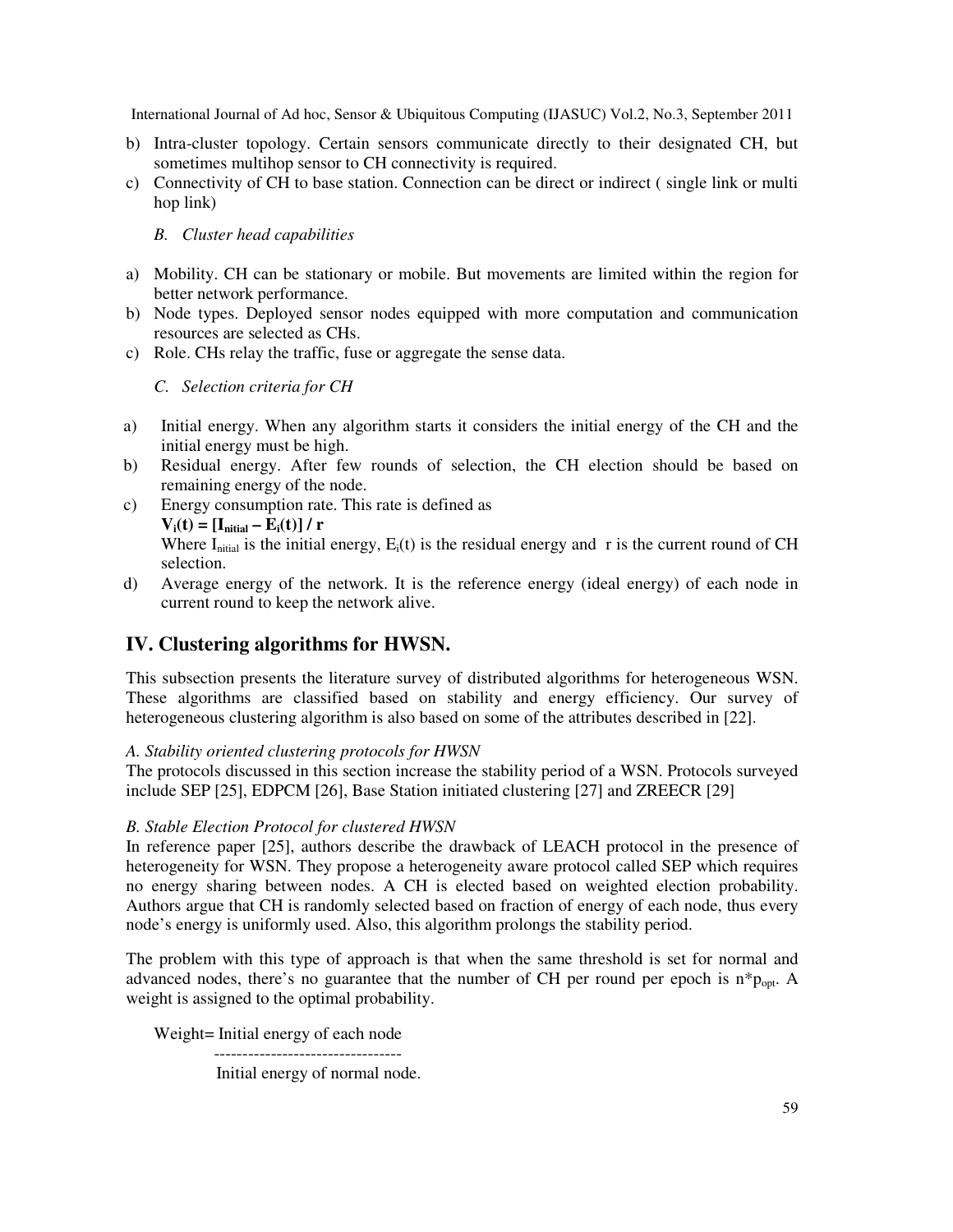Average number of CH per round per epoch =  $n * p_{\text{opt}}$ 

There are **n (1+**α**m)** nodes with energy equal to initial energy of normal nodes. If nodes are heterogeneous, then the number of CH per round per epoch is **n (1+**α**m) pnrm** 

where,  $\alpha$  is the additional energy factor between normal and advanced nodes. m is the fraction of advanced nodes. p<sub>nrm</sub> is the probability of advanced nodes. Weighted probabilities for normal and advanced nodes are

 $\mathbf{P}_{\text{nrm}} = [\mathbf{P}_{\text{opt}} / 1 + \alpha \mathbf{m}]$  $\mathbf{P}_{\text{adv}} = [\mathbf{p}_{\text{opt}} / 1 + \alpha \mathbf{m}] (1 + \alpha)$ **Padv is** the probability of advanced nodes.

Authors have calculated the thresholds for normal and advanced nodes based on weighted probabilities. A big pitfall of SEP is that no CH is selected in most rounds. Thus the network is not reliable for real time transmission.

#### *C. Novel Stable Selection and Reliable Transmission Protocol for Clustered HWSN*

In reference paper [26], the authors propose a protocol called EDFCM (Energy dissipation forecast and clustering management) for WSN. The algorithm provides longest stability period by balancing the energy consumption round by round. The heterogeneous network is composed of three types of nodes type\_0 and type\_1 and management nodes. The former two nodes do sensing of events and the management nodes manage the type 0 and 1 nodes. Previous depleted energy rate of nodes are also taken into consideration for electing new CHs. The operation of network is divided into two phases.



b) Clustering in EDFCM [26]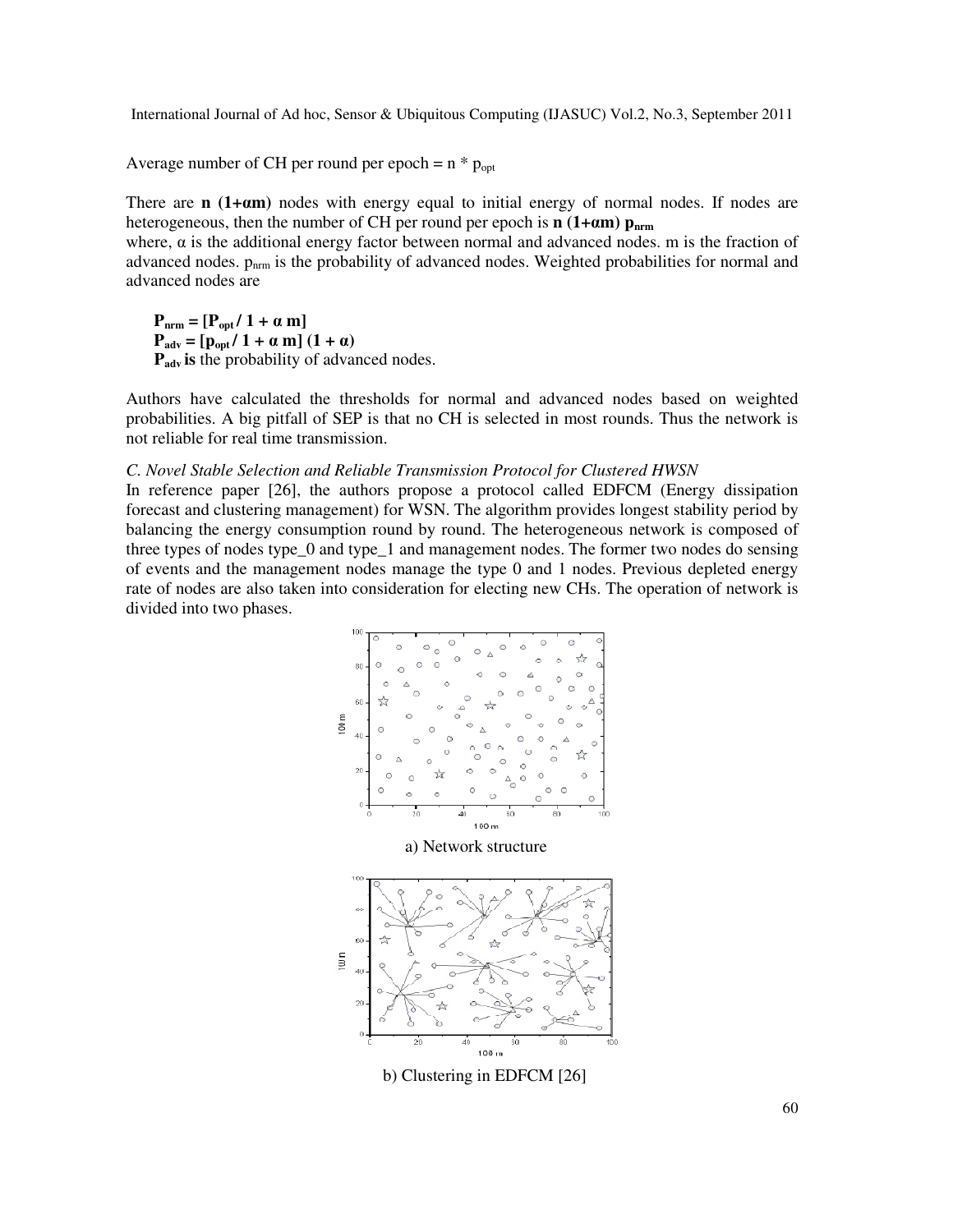Figure 1 Type\_ 0 and Type\_1 nodes are shown by circle and triangle, management nodes are shown by star.

- a) cluster formation phase
- b) data collection phase

The first phase is similar to leach except the selection probability is a weighted function and a stable number of CHs are guaranteed in each round.

#### *D. Base station initiated dynamic routing protocol*

Verma [27] has proposed a technique in which nodes that posses higher computational capability, more power and nodes that are location aware are elected the CHs. Basic assumptions made in this protocol are.

- a) All nodes are deployed uniformly
- b) A CH is considered dead only if the energy is very less.
- c) No collision occurs between intra cluster and inter cluster communication
- d) CH only does single hop communication.

A level is defined as the distance from base station to the CH. A CH is in low level if it is near to base station. Data flows from higher level to lower level.



Figure 2. Cluster hierarchy in sensing field. [27]

The base station initiates communication by broadcasting a packet and set its level to 0. All cluster heads have varying signal strength compared to the normal nodes. All CH receive their packets and set their levels accordingly. CH at the first level is selected and they broadcast their levels. CH at lower levels receives packets according to their Radio Signal Strength (RSS). The above process is repeated so that all CH are connected and sensor nodes join their respective cluster heads according to their RSS.

All CH will send their energy, position and levels to the base station at the end of each round. The communication between CH and sensor nodes are single hop where as CH to CH are multihop transmissions.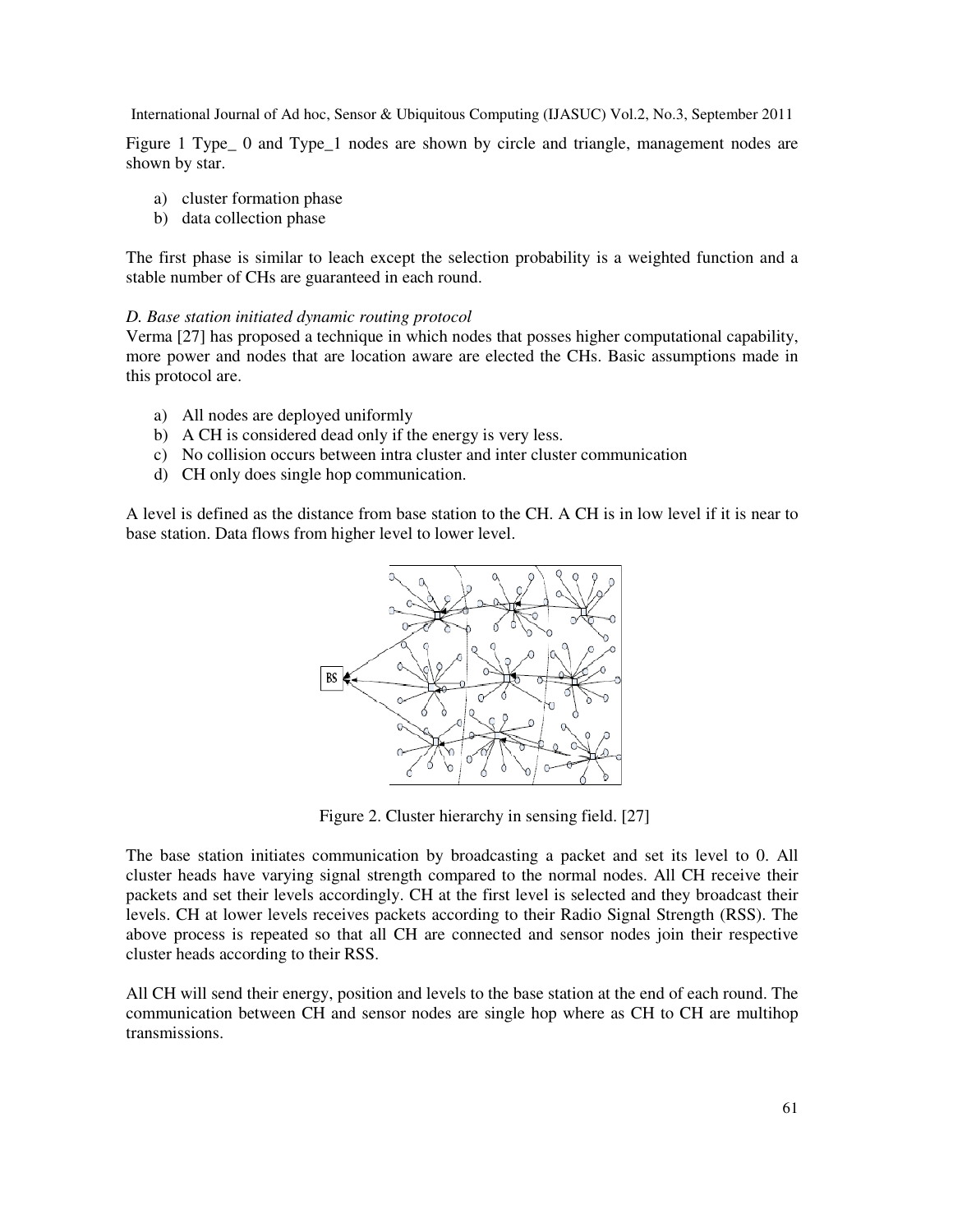*E. Routing protocol for balancing energy consumption in HWSN* 

Li X [29] developed a protocol based on residual energy and energy consumption rate (REECR). But in this approach if the CH is very far or very near to the base station instability might occur. An improvement to this is zone based residual energy and energy consumption rate (ZREECR) which improves the stability period. The network is divided into zones depending on the distance and orientation from the base station. Clusters near the base station have smaller cluster size because CHs have to relay the data from the farther CH to the base station.



Figure 3. Different size zones in ZREECR.

The network comprises of two types of nodes Type\_0 and Type\_1 with varying energy. In the first round, the CH is elected at geometric centers so the pitfall of REECR is avoided. In the second round, CH election is based on residual energy and energy consumption rate.

 $P_i(t) = [E_i^{\alpha}(t) / V_i^{\beta}(t)]$ 

 $P_i(t)$  is the probability of electing each node as cluster head.

α , β are weighted coefficients

 $E_i(t)$  is the current residual energy of each node

 $V_i(t)$  is the energy consumption rate

Even though this protocol is stable compared to RECCR, it is not energy efficient since CH are elected locally at the zone level not at the network level.

## **V Energy efficient clustering scheme for HWSN**

Many algorithms were formulated to reduce the energy consumption based on cluster structure of HWSN. [30-33]. every algorithm has 2 phases.

- a) cluster setup phase
- b) Steady state phase.

The key task is in selecting the CH. The following subsection discusses various energy efficient clustering protocols like EEHC [34], DEEC [34], SDEEC [37], DBEC [38] and C4SD [39].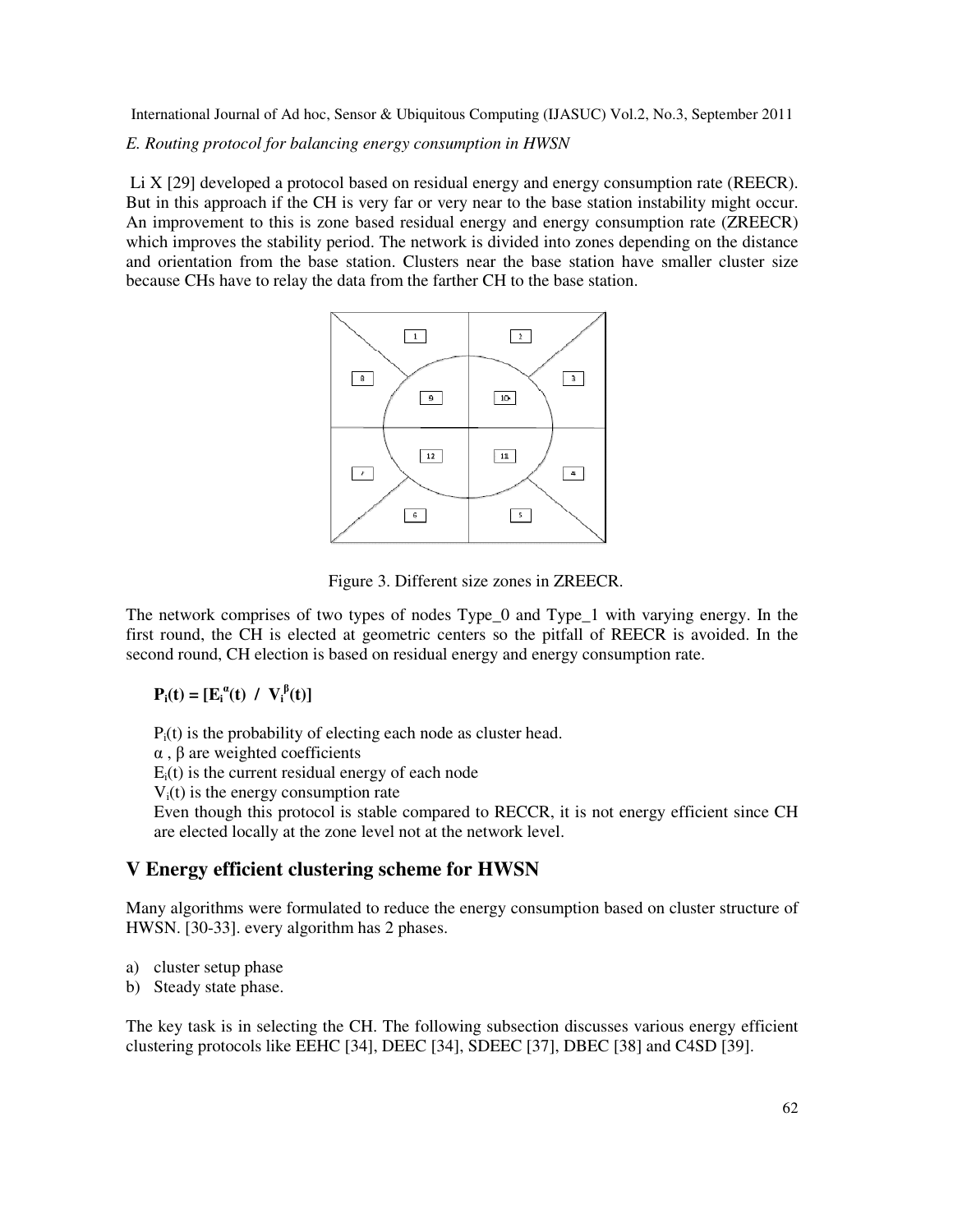*A. Energy efficient heterogeneous clustering scheme.* 

In reference paper [34, 35], the CH is elected based on weighted election probability. This algorithm is based on LEACH where the number of CH per round is  $P_{opt}$ . Figure 4 shows heterogeneity of the network, the snapshots when all nodes are alive and how the normal nodes die after some rounds.



c) Network after some rounds.

#### *B. Distributed energy efficient clustering algorithm for HWSN*

CH is elected based on residual energy of each node and the average energy of the network. The initial and residual energy decides how long a node can be a CH. DEEC is also based on LEACH where the role of the CH is rotated so that energy of all nodes is depleted uniformly.

A basic assumption is made so that every node needs to know the total energy and lifetime of the network. These nodes need not posses' global knowledge of energy at every round.

Every node  $s_i$  computes the average probability P by the total energy  $E_{total}$ , the estimated value of R is broadcasted by the base station. Pi is used to get the election threshold  $T(si)$ . This decides si to be selected as the CH or not.

An improvement to DEEC was proposed by Elbhiri, Sandane and Aboutajdini, called Stochastic DEEC [37].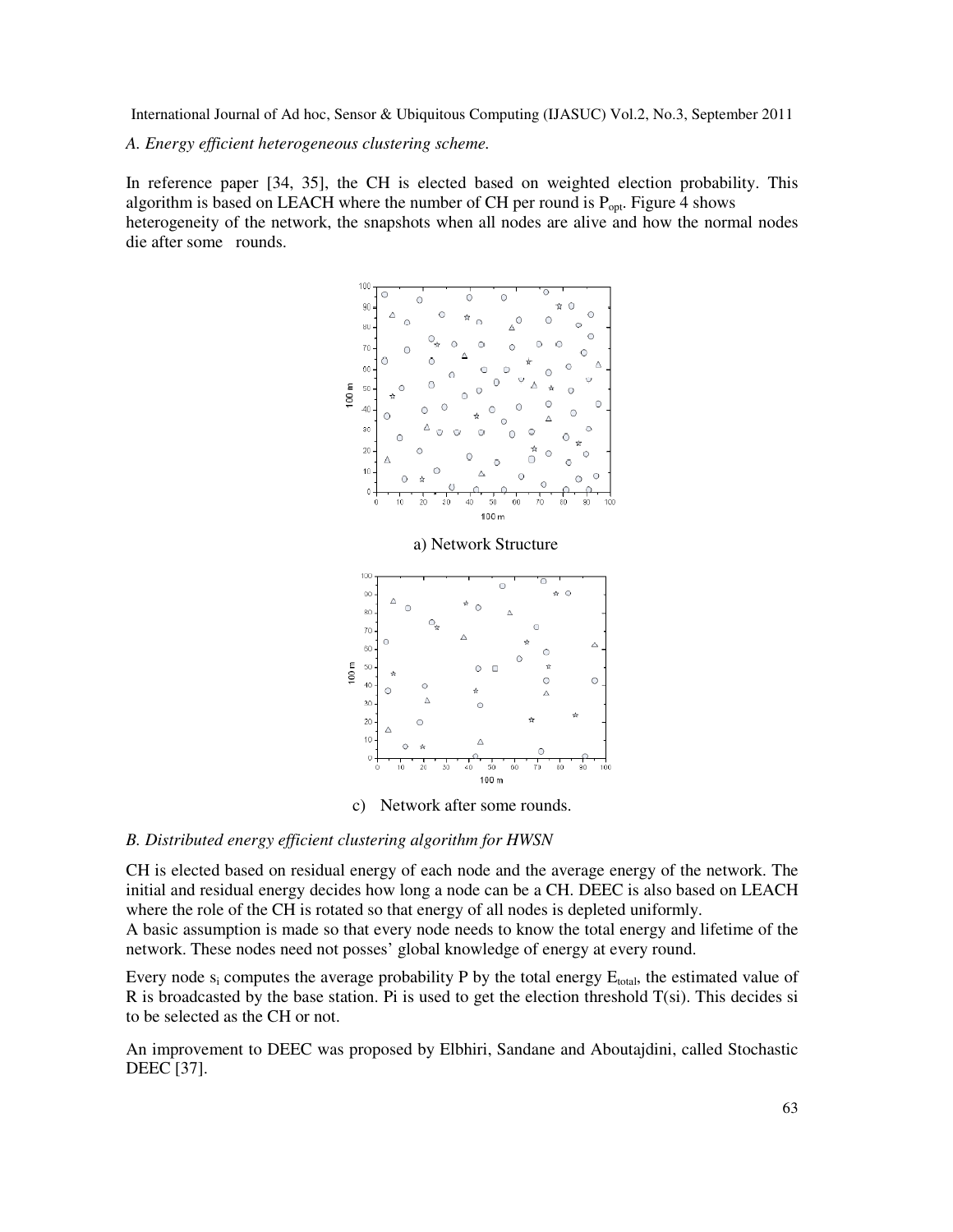The Stochastic energy is the key idea, it reduces the number of inter cluster transmissions. Unlike DEEC, it makes the non CH nodes to sleep, dividing the network into dynamic clusters.

Phase I: All non CH nodes send the data to their respective CH during an allocated time frame. CH receives data by keeping its receiver on. CH also does some compression in order to obtain a single signal of data.

Phase II: Each CH send data to the main CH. Each non CH nodes go to sleeping mode to conserve energy.

Drawback: The main pitfall of this approach is that the sleeping nodes doesn't know when and how to wake up for the next CH election round.

#### *C. Distributed energy balance clustering Protocol for HWSN*

DEBC [38] was proposed by Clangmin Duan and Hong Fan. It's different from LEACH in that each node can be a CH in  $n_i = 1/p$  rounds. DEBC chooses  $n_i$  according to the node i and remaining energy  $E_i^k$  in round k.  $p_i$  denotes the probability of node i being cluster head in each  $n_i$ rounds. With the help of  $p_i$ , probabilities for advanced and normal nodes to be CH can be calculated and this can be further extended to multi-level heterogeneity.

#### *D. Cluster based service discovery for HWSN*

Marin [38] proposed C4SD (Clustering for Service Discovery) protocol which is a service discovery protocol for HWSN. It aims to reduce the workload of resource constraint devices. Each node has a hardware identifier and a weight (capability grade). Higher the capability grade more chance to become CH. The higher capability grade nodes act as distributed service registries for nodes in the clusters. Service discovery messages are exchanged only among capability grades, thus communication cost is reduces. The algorithm makes decisions based only on 1 hop neighbors for major topology changes. Therefore, this algorithm constructs sparsely distributed CHs. The clustering algorithm is simulated and compared with distributed mobility adaptive clustering (DMAC). [40]. The result shows that it outperforms DMAC

## **VI. CONCLUSION**

Wireless sensor networks are not always homogeneous, they may be heterogeneous too. This paper surveys research protocols for clustering in heterogeneous wireless sensor networks. Clustering is a good technique to reduce energy consumption and to provide stability in wireless sensor networks. We classified all protocols according to stability and energy efficiency of network. We summarize a number of schemes, stating their strengths and limitations. Finally on the basis of survey work, we conclude that the heterogeneous wireless sensor networks are more suitable for real life applications as compared to the homogeneous counterpart.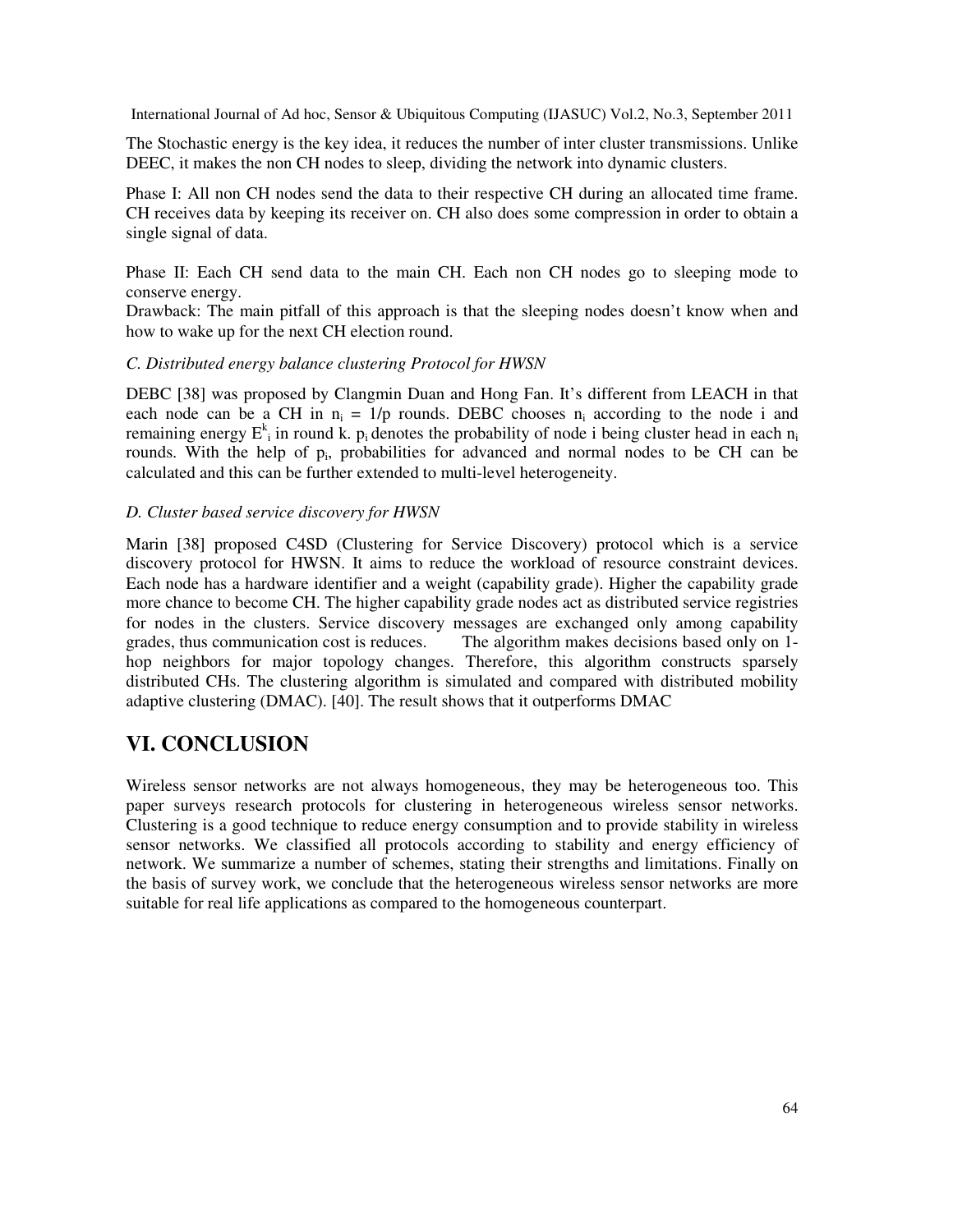| <b>Clustering</b><br>Approach           | <b>Energy</b><br><b>Efficient</b> | <b>Cluster</b><br><b>Stability</b> | <b>Type of</b><br>heterogeneity | <b>Clustering</b><br>methodology | <b>Level of</b><br>heterogeneity |
|-----------------------------------------|-----------------------------------|------------------------------------|---------------------------------|----------------------------------|----------------------------------|
| <b>SEP</b>                              | Low                               | Good                               | Energy                          | Distributed                      | Two                              |
| <b>EDFM</b>                             | Low                               | Very Good                          | Computation<br>and energy       | Distributed                      | Three                            |
| Base station<br>initiated<br>clustering | Low                               | Good                               | Computation<br>and energy       | Centralized                      | Two                              |
| <b>ZREECR</b>                           | Low                               | Good                               | Computation<br>and energy       | Centralized                      | Two                              |
| <b>EEHC</b>                             | High                              | Moderate                           | Energy                          | Distributed                      | Three                            |
| <b>DEEC</b>                             | High                              | Moderate                           | Energy                          | Distributed                      | Two                              |
| <b>SDEEC</b>                            | High                              | Good                               | Energy                          | Distributed                      | Two                              |
| <b>DEBC</b>                             | High                              | Good                               | Energy                          | Distributed                      | Two/Multi                        |
| C <sub>4</sub> S <sub>D</sub>           | High                              | Moderate                           | Energy and link                 | Centralized                      | Multi                            |

**TABLE 1**  *Comparison of the Clustering Algorithms for HWSN* 

## **TABLE 2**  *Classification based on clustering Properties.*

| <b>Clustering Approach</b>    | <b>Cluster count</b> | Intra-cluster | <b>Connectivity to base station</b> |
|-------------------------------|----------------------|---------------|-------------------------------------|
|                               |                      | topology      |                                     |
| <b>SEP</b>                    | Variable             | Fixed (1 hop) | Direct link                         |
| <b>EDFM</b>                   | Variable             | Fixed (1 hop) | Direct link                         |
| Base station initiated        | Fixed                | Fixed (1 hop) | Multi-hop                           |
| clustering                    |                      |               |                                     |
| <b>ZREECR</b>                 | Fixed                | Fixed (1 hop) | Multi-hop                           |
|                               |                      |               |                                     |
| <b>EHC</b>                    | Variable             | Fixed (1 hop) | Direct link                         |
|                               |                      |               |                                     |
| <b>DEEC</b>                   | Variable             | Fixed (1 hop) | Direct link                         |
|                               |                      |               |                                     |
| <b>SDEEC</b>                  | Variable             | Fixed (1 hop) | Direct link                         |
|                               |                      |               |                                     |
| <b>DEBC</b>                   | Variable             | Fixed (1 hop) | Direct link                         |
|                               |                      |               |                                     |
| C <sub>4</sub> S <sub>D</sub> | Variable             | Multi-hop     | Multi-hop                           |
|                               |                      |               |                                     |
|                               |                      |               |                                     |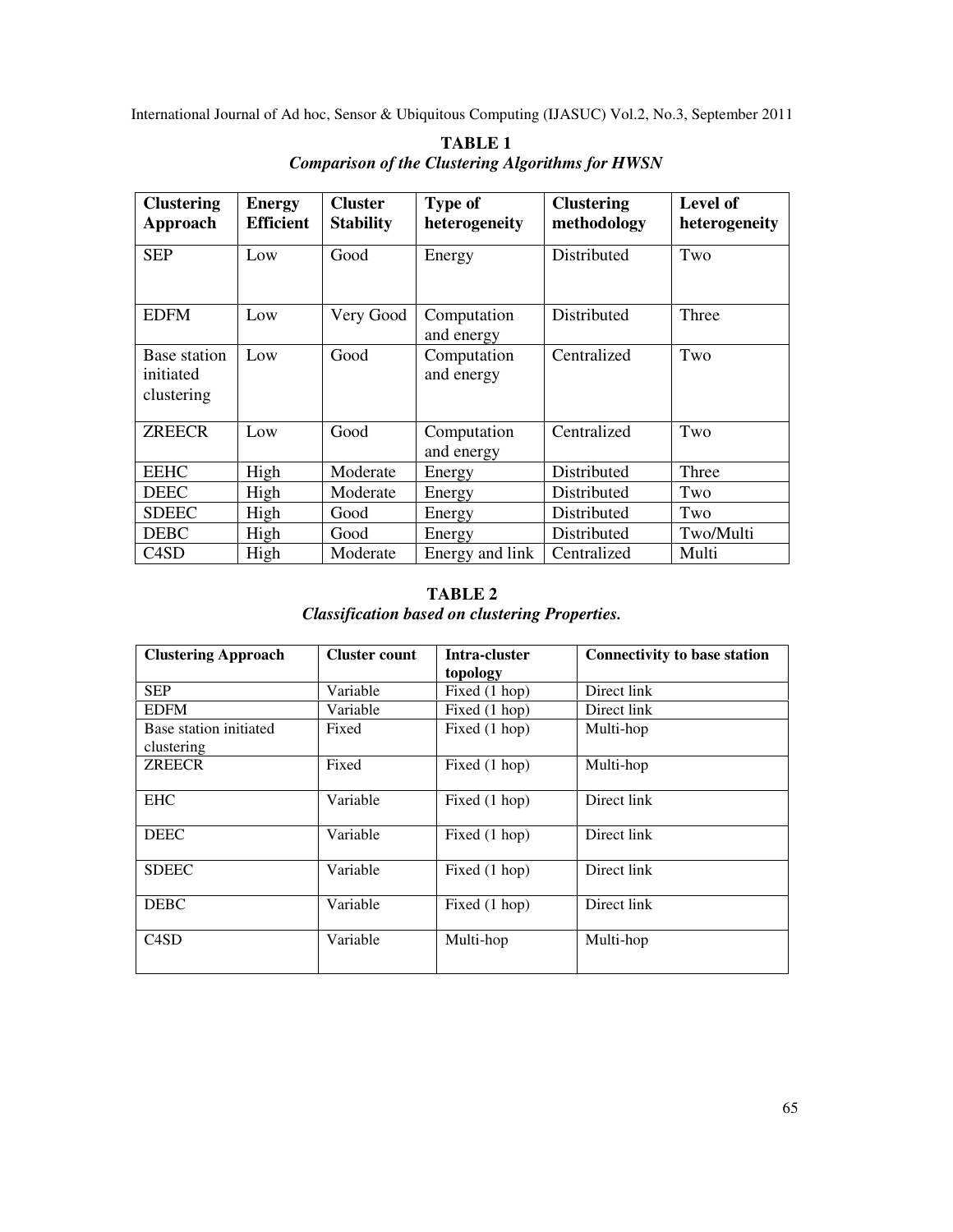| <b>Clustering Approach</b>           | <b>Mobility</b>        | Node type     | Role                       |  |
|--------------------------------------|------------------------|---------------|----------------------------|--|
| <b>SEP</b>                           | Fixed                  | Resource rich | Aggregation                |  |
| <b>EDFM</b>                          | Fixed                  | Resource rich | Aggregation                |  |
| Base station initiated<br>clustering | Fixed                  | Resource rich | Aggregation<br>Compression |  |
| <b>ZREECR</b>                        | Fixed                  | Resource rich | Aggregation                |  |
| <b>EEHC</b>                          | Fixed                  | Resource rich | Relaying                   |  |
| <b>DEEC</b>                          | Micro mobile/<br>fixed | Resource rich | Aggregation                |  |
| <b>SDEEC</b>                         | Micro mobile/ fixed    | Resource rich | Aggregation                |  |
| <b>DEBC</b>                          | Micro mobile/ fixed    | Resource rich | Fusion and relaying        |  |
| C <sub>4</sub> S <sub>D</sub>        | Mobile                 | Resource rich | Relaying                   |  |

## *TABLE 3 Classification based on cluster head selection.*

## **TABLE 4**

## *Classification based on cluster head capability.*

| <b>Clustering Approach</b>           | <b>Initial</b><br>energy | <b>Residual</b><br>energy | <b>Energy</b><br><b>Consumption</b><br>rate | Average energy of<br>network |
|--------------------------------------|--------------------------|---------------------------|---------------------------------------------|------------------------------|
| <b>SEP</b>                           | X                        | ٦                         | X                                           | $\mathbf{X}$                 |
| <b>EDFM</b>                          | X                        | $\mathcal{L}$             | $\mathbf{X}$                                | X                            |
| Base station initiated<br>clustering | V                        | X                         | X                                           | X                            |
| <b>ZREECR</b>                        | X                        | $\mathcal{L}$             | V                                           | $\mathbf{X}$                 |
| <b>EEHC</b>                          | X                        | $\mathcal{L}$             | X                                           | X                            |
| <b>DEEC</b>                          | X                        | $\Delta$                  | $\mathbf{X}$                                | ٦                            |
| <b>SDEEC</b>                         | N                        | $\mathbf{\hat{}}$         | X                                           | X                            |
| <b>DEBC</b>                          | X                        | $\mathcal{N}$             | X                                           | N                            |
| C <sub>4</sub> S <sub>D</sub>        | N                        | X                         | X                                           | X                            |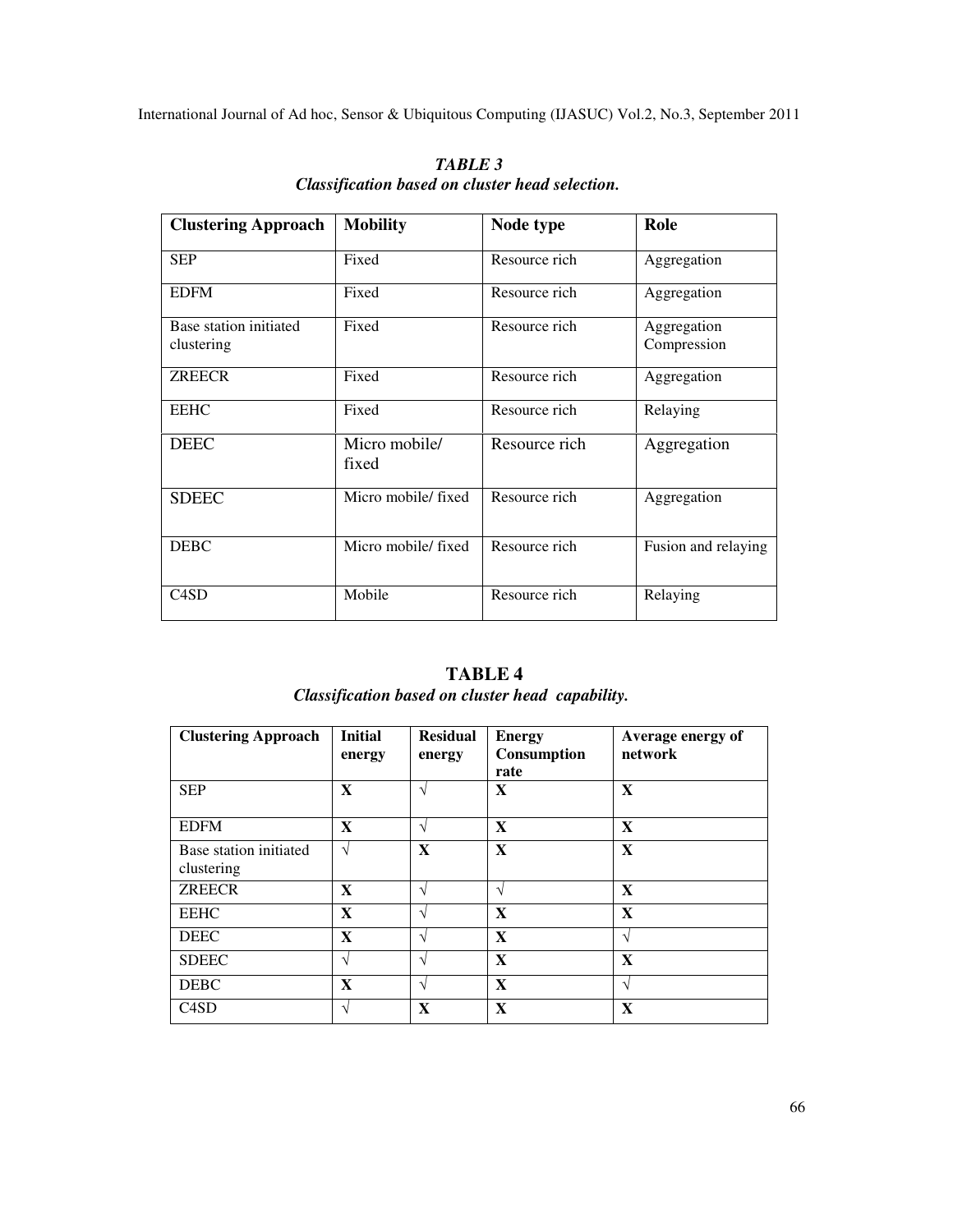#### *REFERENCES*

- [1] I.F. Akyildiz,W. Su,Y. Sankara subramaniam and E Cayirci, Wireless sensor networks: a survey., Computer Networks 38 (4), 2002, 393.422.
- [2] K. Romer, O. Kastin, and F. Mattern, "Middleware challenges for wireless sensor networks," ACM SIGMOBILE Mobile Computing and Communications Review, Vol. 6, No. 4, 2002, 59- 61.
- [3] R. Shorey, A. Ananda, and W. T. Ooi, "Mobile, wireless, and sensor networks," 1st edition, IEEE Press, John Wiley & Sons, 2006.
- [4] J.K. Hart and K. Martinez, .Environmental Sensor Networks: A revolution in the earth system science,. Earth Science Reviews, 78., 2006, 177- 191.
- [5] T. Bokareva, W. Hu, S. Kanhere, B. Ristic, N. Gordon, T. Bessell, M. Rutten, and S. Jha, "Wireless sensor networks for battlefield surveillance", 2006. [Online] Available: http://www.cse.unsw.edu.au/~tbokareva/papers/lwc.html
- [6] E.J. Duarte-Melo and Liu Mingyan, "Analysis of energy consumption and lifetime of heterogeneous wireless sensor networks," Global Telecommunications Conference, 2002. GLOBECOM '02. IEEE , vol.1, no., Nov. 2002, 17-21.
- [7] K. Lu, Y. Qian and J. Hu, "A framework for distributed key management schemes in heterogeneous wireless sensor networks," Performance, Computing, and Communications Conference, 2006. IPCCC 2006. 25th IEEE International, vol., no., April 2006.
- [8] Liyang Yu, Neng Wang, Wei Zhang and Chunlei Zheng, "Deploying a Heterogeneous Wireless Sensor Network", International Conference on Wireless Communications, Networking and Mobile Computing, WiCom 2007, vol., no., 21-25 Sept. 2007, 2588-2591.
- [9] Chun-Hsien Wu and Yeh-Ching Chung, "Heterogeneous Wireless Sensor Network Deployment and Topology Control Based on Irregular Sensor Model," Advances in Grid and Pervasive Computing Lecture Notes in Computer Science, Volume 4459/2007, 2007.
- [10] M. Younis, M. Youssef and K. Arisha, .Energy aware management in cluster-based sensors networks. Computer Networks 43 (5), 2003, 649. 668.
- [11] W. Heinzelman, A. Chandrakasan and H. Balakrishnan, .Energy-efficient communication protocol for wireless microsensor networks,. In Proceedings of the 33rd Annual Hawaii International Conference on System Sciences, 2000, no. 10, vol.2, Jan. 2000, 4-7.
- [12] S. Lindsey and C.S. Raghavendra, .PEGASIS: power efficient gathering in sensor information systems,. in: Proceedings of the IEEE Aerospace Conference, BigSky, Montana, March 2002.
- [13] A. Manjeshwar and D.P. Agrawal, .TEEN: a protocol for enhanced efficiency in wireless sensor networks,. in: Proceedings of the 1st International Workshop on Parallel and Distributed Computing Issues in Wireless Networks and Mobile Computing, San Francisco, CA, April 2001.
- [14] A. Manjeshwar and D.P. Agarwal, .APTEEN: a hybrid protocol for efficient routing and comprehensive information retrieval in wireless sensor networks,. in: Parallel and Distributed Processing Symposium. Proceedings International, IPDPS 2002, 2002, 195.202.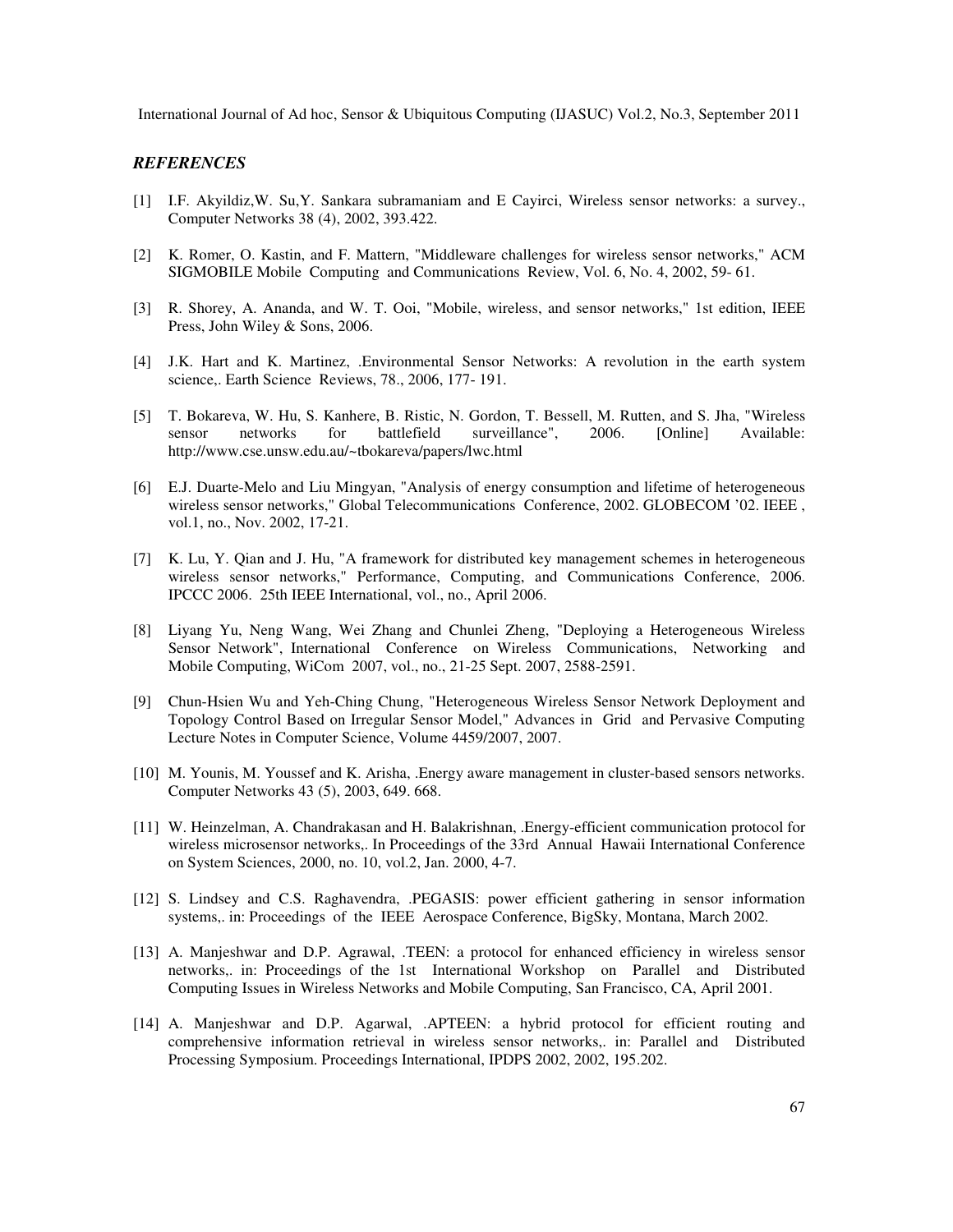- [15] K. Akkaya and M. Younis, .A survey on routing protocols for wireless sensor networks., Elsevier Journal of Ad Hoc Networks 3 (3), 2005, 325.349.
- [16] M. Younis, M. Youssef and K. Arisha, .Energyaware management in cluster-based sensor networks., Computer Networks, 43 (5), 2003, 649-668.
- [17] Y.T. Hou, Y. Shi and H.D. Sherali, .On energy provisioning and relay node placement for wireless sensor networks,. IEEE Transactions on Wireless Communications 4 (5), 2005, 2579-2590.
- [18] K. Dasgupta, K. Kalpakis and P. Namjoshi, .An efficient clustering. based heuristic for data gathering and aggregation in sensor networks,. in: Proceedings of the IEEE Wireless Communications and Networking Conference (WCNC, 2003), New Orleans, LA, March 2003.
- [19] E.P. de Freitas, T. Heimfarth and C.E. Pereira, .Evaluation of coordination strategies for heterogeneous sensor networks aiming at surveillance applications,. in: Proceedings of IEEE Sensors (SENSORS), Christchurch, New-zealand, 2009, 591-596.
- [20] J.M. Corchado, J. Bajo, D.I. Tapia and A. Abraham, .Using heterogeneous wireless sensor networks in a telemonitoring system for healthcare,. IEEE Transactions on Information Technology in Biomedicine 14 (2), 2010, 234-240.
- [21] M. Yarvis, N. Kushalnagar and H. Singh,.Exploiting heterogeneity in sensor networks, IEEE INFOCOM, 2005.
- [22] A.A. Abbasi and M. Younis, "A survey on clustering algorithms for wireless sensor networks" Computer Communications 30, 2007, 2826-2841.
- [23] G. Gupta and M. Younis, .Load-balanced clustering in wireless sensor networks, in: Proceedings of the International Conference on Communication (ICC 2003), Anchorage, Alaska, May 2003.
- [24] G. Gupta and M. Younis, .Fault-tolerant clustering of wireless sensor networks,. in: Proceedings of the IEEE Wireless Communication and Networks Conference (WCNC 2003), New Orleans, Louisiana, March 2003.
- [25] G. Smaragdakis, I. Matta and A. Bestavros. .SEP: A stable election protocol for clustered heterogeneous wireless sensor networks,. In: Proc. of the International Workshop on SANPA 2004, 251-261.
- [26] Z. Haibo, W. Yuanming, H. Yanqi and X. Guangzhong, "A novel stable selection and reliable transmission protocol for clustered heterogeneous wireless sensor networks", Computer Communications, In Press, Corrected Proof
- [27] S. Varma, N. Nigam and U.S. Tiwary, "Base station initiated dynamic routing protocol for Heterogeneous Wireless Sensor Network using clustering", Wireless Communication and Sensor Networks, WCSN 2008, 2008, 1-6.
- [28] X. Li, D. Huang and J. Yang, .Energy Efficient Routing Protocol Based on Residual Energy and Energy Consumption Rate for Heterogeneous Wireless Sensor Networks,. In: The 26th Chinese Control Conference, 2007, vol. 5, 2007, 587-590.
- [29] X. Li, D. Huang and Z. Sun, "A Routing Protocol for Balancing Energy Consumption in Heterogeneous Wireless Sensor Networks", MSN 2007, LNCS 4864, 2007, 79-88.